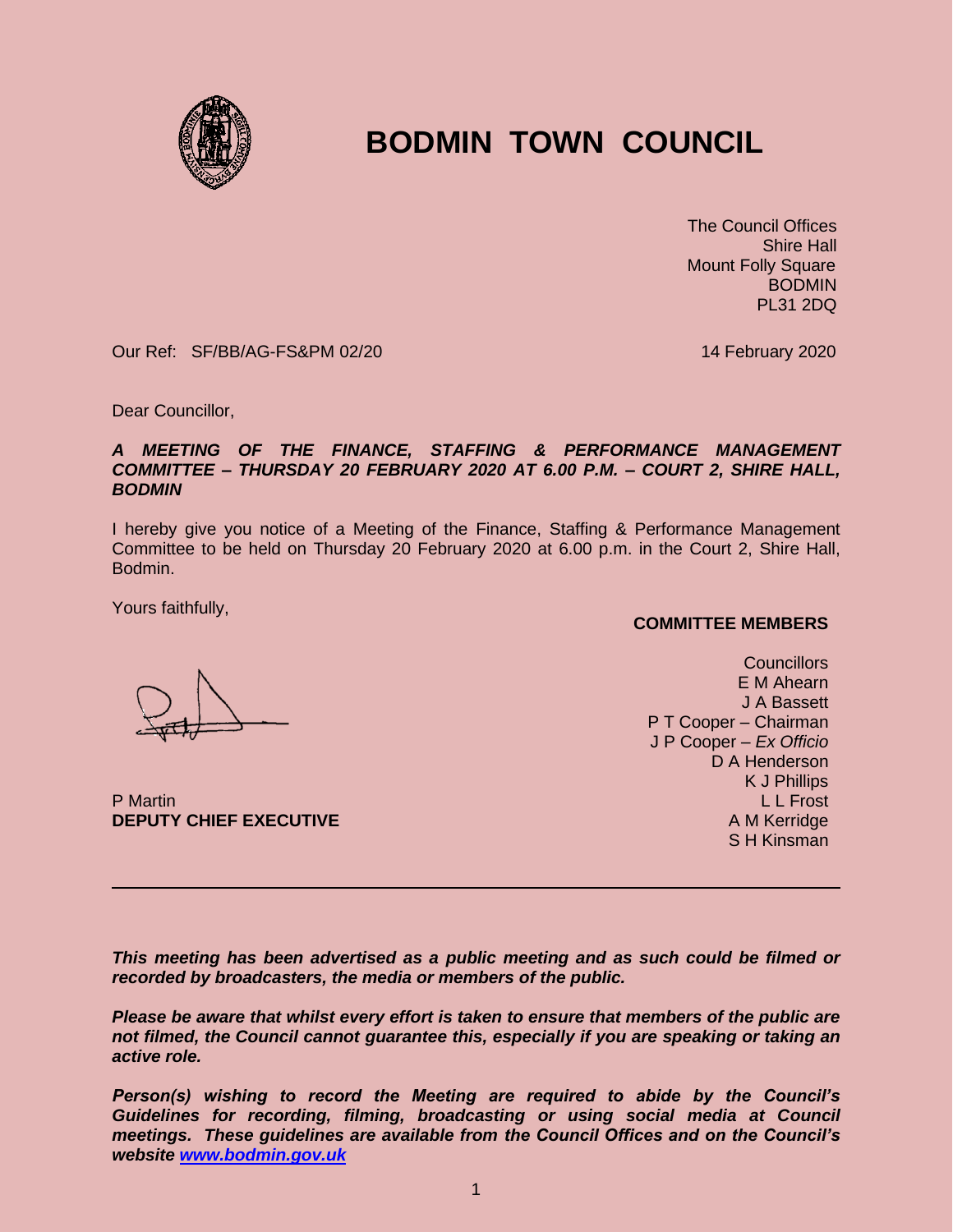## **A G E N D A**

### **Please note that this Committee must have a quorum of five people**

### 1. **CHAIRMAN'S ANNOUNCEMENTS AND APOLOGIES**

- 2. Presentation by Mr M Townsend on behalf of HSBC regarding an update on investments;
- 3. **PUBLIC REPRESENTATION SESSION – An opportunity for local residents to make representations or ask questions relating to items on this agenda.** (Note: a maximum of 15 minutes will be allocated for this session and there will be a time constraint of 5 minutes per speaker);
- 4. Declarations of Interest Members to declare interests in respect of any item on the agenda;
- 5. To consider and, if approved, adopt the Minutes of the Finance, Staffing and Performance Management Committee Meeting held on 19 December 2019 (copy enclosed);
- 6. To consider and, if approved, adopt the Minutes of the Finance, Staffing and Performance Management Committee Meeting (Budgets) held on 2 January 2020 (copy enclosed);
- 7. Key Objectives update DCE to report;
- 8. To consider a Health and Safety report regarding the Parks Department Building and Compound and agree proposals to implement recommendations received from Health and Safety Associates – DCE to update (copy report to follow);
- 9. To receive an update on progress regarding Councillors laptops and agree time frames for issue of the equipment – DCE to report;
- 10. To receive an update and agree to recommend approval of associated costs for VE75 and Tour of Britain events – Executive Assistant to report;
- 11. To consider and agree to recommend the production of a business plan to meet new aims and objectives, to be aligned with the proposed staffing review and the business continuity plan – DCE to report;
- 12. To receive an update on the skate park POSM to report;
- 13. To consider the draft Treasury Management Strategy and Annual Investment Strategy (copy to follow);
- 14. HSBC Premier Discretionary Management Service Portfolio Statement 1 October to 31 December 2019 (copy statement enclosed);
- 15. Year to date budget 31 January 2020 (copies to follow);
- 16. Risk Management update DCE to report;